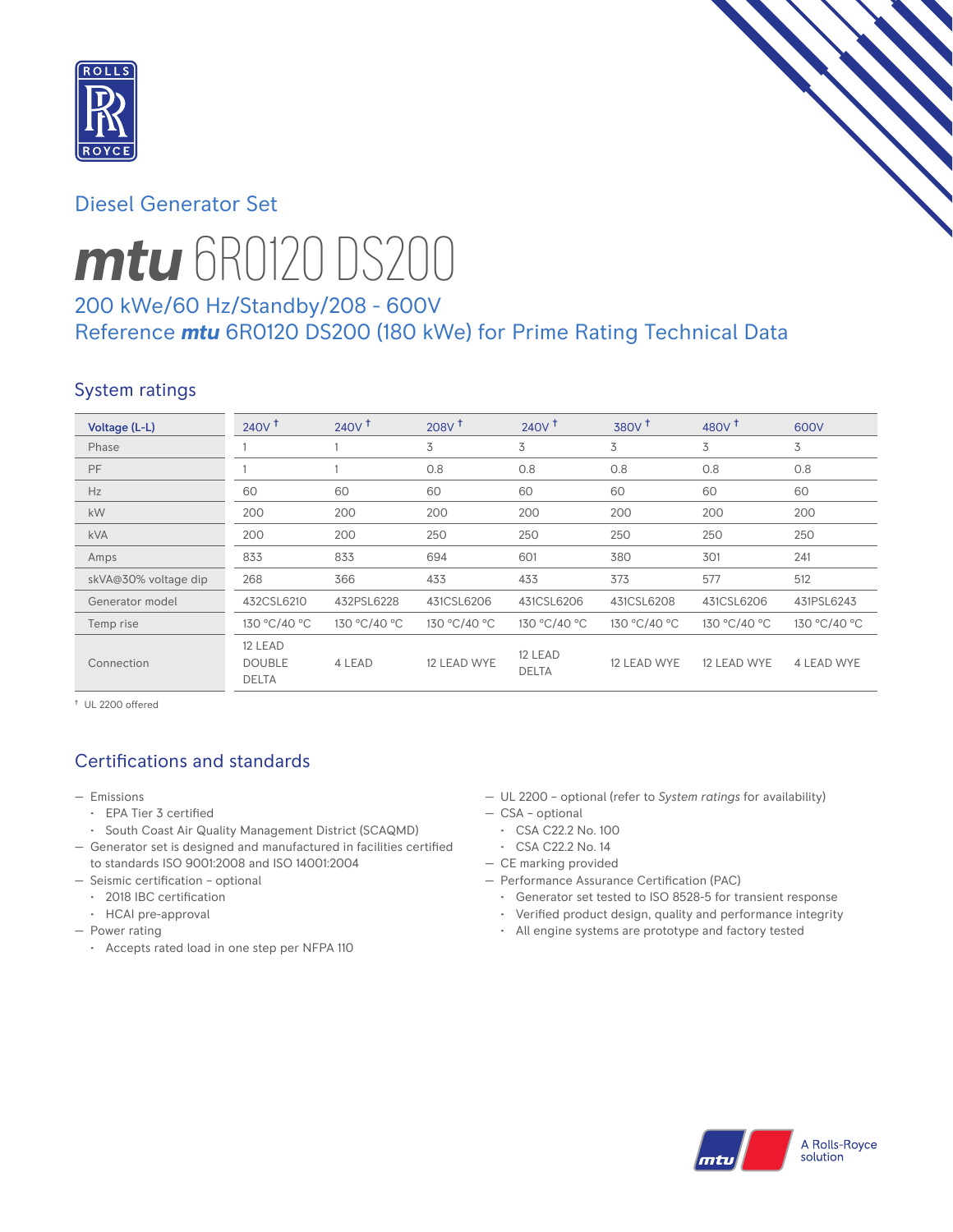## Standard features \*

- Single source supplier
- Global product support
- Two (2) Year/3,000 Hour Basic Limited Warranty
- OM926LA diesel engine
	- 7.2 liter displacement
	- 4-cycle
- Engine-generator resilient mounted
- Complete range of accessories
- Cooling system
	- Integral set-mounted
	- Engine-driven fan

# Standard equipment \*

#### Engine

- Air cleaners
- Oil pump
- Oil drain extension and shut-off valve
- Full flow oil filter
- Fuel filter with water separator
- Jacket water pump
- Thermostat
- Blower fan and fan drive
- Radiator unit mounted
- Electric starting motor 12V
- Governor electronic isochronous
- Base formed steel
- SAE flywheel and bell housing
- Charging alternator 12V
- Battery box and cables
- Flexible fuel connectors
- Flexible exhaust connection
- EPA certified engine

#### Generator

- NEMA MG1, IEEE, and ANSI standards compliance for temperature rise and motor starting
- Self-ventilated and drip-proof
- Superior voltage waveform
- Solid state, volts-per-hertz regulator
- $\pm$  1% voltage regulation no load to full load
- Brushless alternator with brushless pilot exciter
- 4 pole, rotating field
- 130 °C maximum standby temperature rise
- 1-bearing, sealed
- Flexible coupling
- Full amortisseur windings
- 125% rotor balancing
- 3-phase voltage sensing
- 100% of rated load one step
- 5% maximum total harmonic distortion
- Generator
	- Brushless, rotating field generator
	- 2/3 pitch windings
	- 300% short circuit capability with optional Permanent Magnet Generator (PMG)
- Digital control panel(s)
	- UL recognized, CSA certified, NFPA 110
	- Complete system metering
	- LCD display

### Digital control panel(s)

- Digital metering
- Engine parameters
- Generator protection functions
- Engine protection
- SAE J1939 Engine ECU Communications
- Windows®-based software
- Multilingual capability
- Communications to remote annunciator
- Programmable input and output contacts
- UL recognized, CSA certified, CE approved
- Event recording
- IP 54 front panel rating with integrated gasket
- NFPA 110 compatible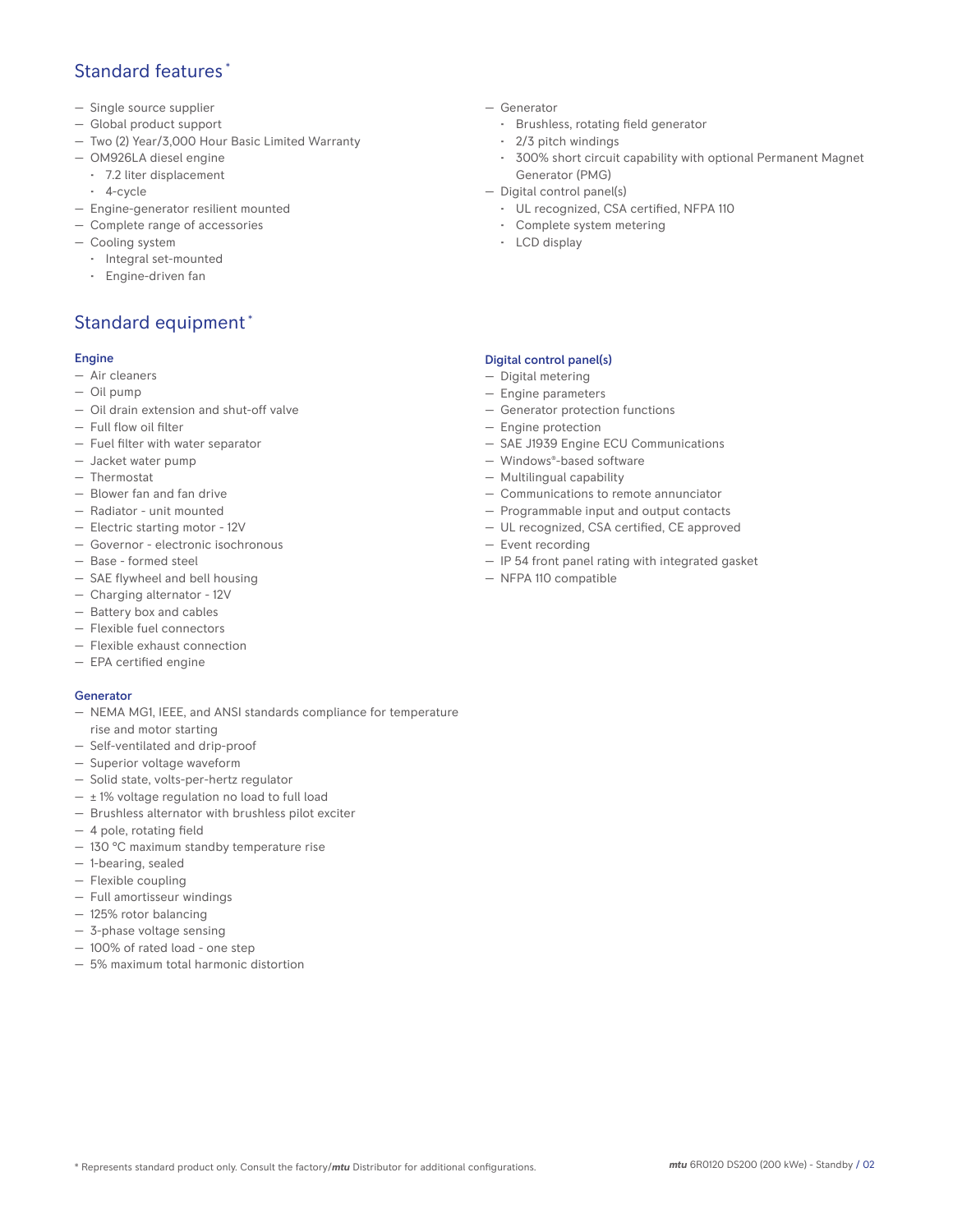# Application data

#### Engine

| Manufacturer                         | Mercedes-Benz   |
|--------------------------------------|-----------------|
| Model                                | OM926LA         |
| Type                                 | 4-cycle         |
| Arrangement                          | 6-inline        |
| Displacement: $L$ (in <sup>3</sup> ) | 7.2(439)        |
| Bore: cm (in)                        | 10.6(4.17)      |
| Stroke: cm (in)                      | 13.6(5.35)      |
| Compression ratio                    | 17.5:1          |
| Rated rpm                            | 1.800           |
| Engine governor                      | MR2 / CPC4-ECAN |
| Maximum power: kWm (bhp)             | 247 (331)       |
| Steady state frequency band          | ± 0.25%         |
| Air cleaner                          | dry             |
| Liquid capacity                      |                 |

## Total oil system: L (gal) 29 (7.7) Engine jacket water capacity: L (gal) 10 (2.6)<br>System coolant capacity: L (gal) 24.1 (6.4) System coolant capacity: L (gal)

#### Electrical Electric volts DC 12 Cold cranking amps under -17.8 °C (0 °F) 950 Batteries: group size 31 Batteries: quantity 1

#### Fuel system

| $-6$ JIC     |
|--------------|
| $3/8"$ ID    |
| $-6$ JIC     |
| $3/8"$ ID    |
| 2.6(8.5)     |
| diesel #2    |
| 330.5 (87.3) |
|              |

## Fuel consumption\*

| <b>FUBL CONSUMPTION</b>                                                 |               |
|-------------------------------------------------------------------------|---------------|
| At 100% of power rating: L/hr (gal/hr)                                  | 55.3 (14.6)   |
| At 75% of power rating: L/hr (gal/hr)                                   | 40.5 (10.7)   |
| At 50% of power rating: L/hr (gal/hr)                                   | 26.5(7)       |
| * Based on 431CSL6206 480 volt generator set                            |               |
| Cooling - radiator system                                               |               |
| Ambient capacity of radiator: °C (°F)                                   | 50 (122)      |
| Maximum restriction of cooling air:                                     |               |
| intake and discharge side of radiator: kPa (in. H <sub>2</sub> O)       | 0.12(0.5)     |
| Water pump capacity: L/min (gpm)                                        | 143(37)       |
| Heat rejection to coolant: kW (BTUM)                                    | 95.5 (5,431)  |
| Heat rejection to air to air: kW (BTUM)                                 | 55.3 (3,145)  |
| Heat radiated to ambient: kW (BTUM)                                     | 40.8 (2,322)  |
| Fan power: kW (hp)                                                      | 15.6(22.1)    |
| Air requirements                                                        |               |
| Aspirating: *m <sup>3</sup> /min (SCFM)                                 | 14.8 (523)    |
| Air flow required for radiator                                          |               |
| cooled unit: *m <sup>3</sup> /min (SCFM)                                | 408 (14,408)  |
| Remote cooled applications; air flow required for                       |               |
| dissipation of radiated generator set heat for a                        |               |
| maximum of 25 °F rise: *m <sup>3</sup> /min (SCFM)                      | 149.2 (5,269) |
| * Air density = $1.184$ kg/m <sup>3</sup> (0.0739 lbm/ft <sup>3</sup> ) |               |
| <b>Exhaust system</b>                                                   |               |
| Castomporatura (stock): OC (OE)                                         | 520 (0.69)    |

| Gas temperature (stack): °C (°F)                            | 520 (968)    |
|-------------------------------------------------------------|--------------|
| Gas volume at stack temperature: m <sup>3</sup> /min (CFM)  | 44.8 (1.582) |
| Maximum allowable back pressure at                          |              |
| outlet of engine, before piping: kPa (in. H <sub>2</sub> 0) | 10.5(42)     |
|                                                             |              |